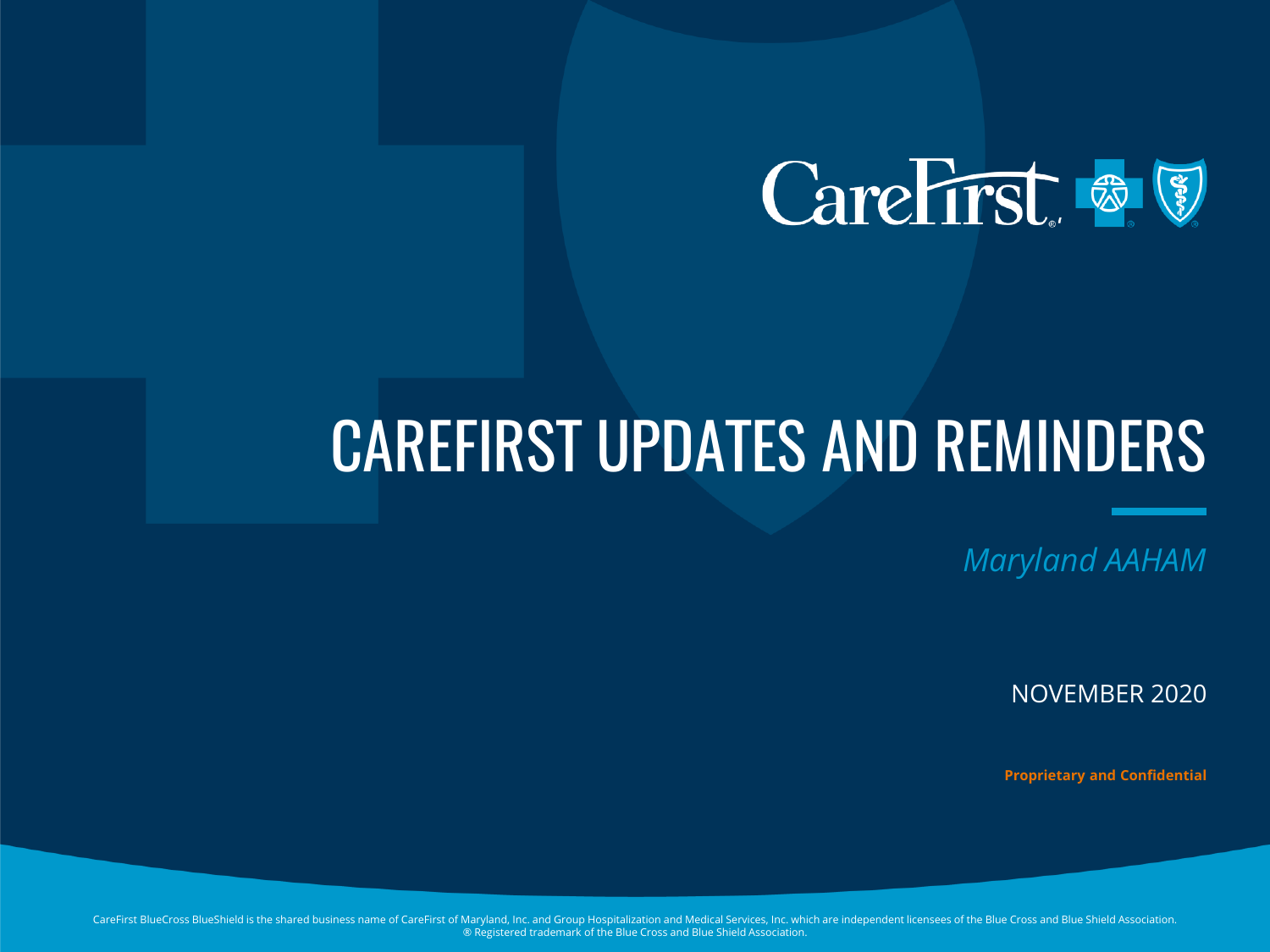



Launching January 1, 2021

#### 2 HMO Plans

#### **CareFirst BlueCross BlueShield Advantage Core (HMO)**

Our Core plan covers all your Medicare covered benefits, prescription drug coverage and additional benefits like dental, vision, fitness and more all at a low premium.

#### **CareFirst BlueCross BlueShield Advantage Enhanced (HMO)**

Our Enhanced plan is packed with additional benefits beyond Medicare with no to low copays. This plan also offers a few extra benefits beyond the Core plan like routine chiropractic, acupuncture and podiatry. Members of this plan can also enroll in our Dental and Vision Add-On.

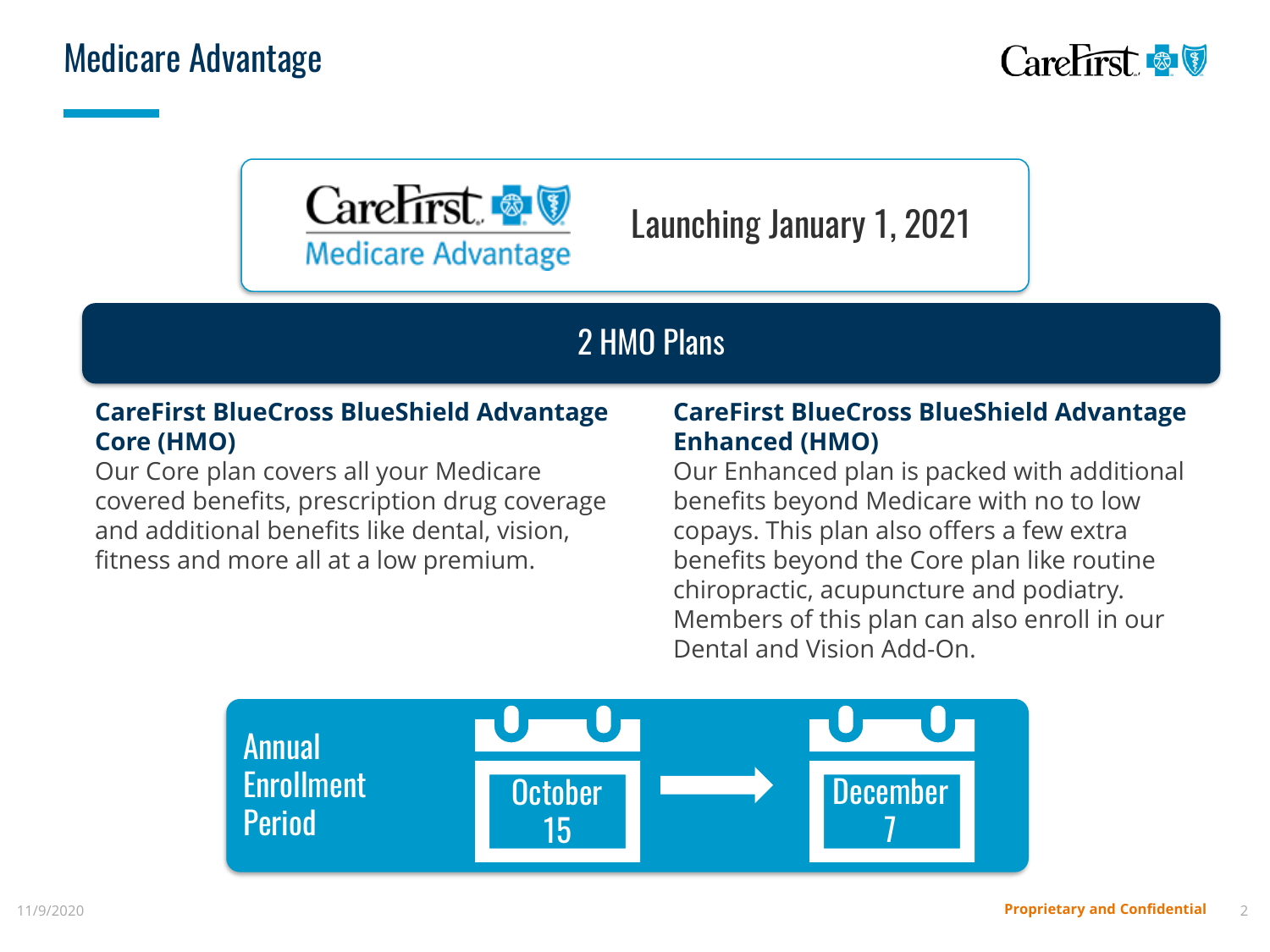

#### Service Area

CareFirst offers Medicare Advantage coverage to residents of the following Maryland counties:

- **E** Anne Arundel
- Baltimore
- Baltimore City
- Carroll
- **·** Frederick
- Harford
- Howard
- **■** Montgomery
- **Prince George's**



#### As network and membership expands, the service area could expand as well.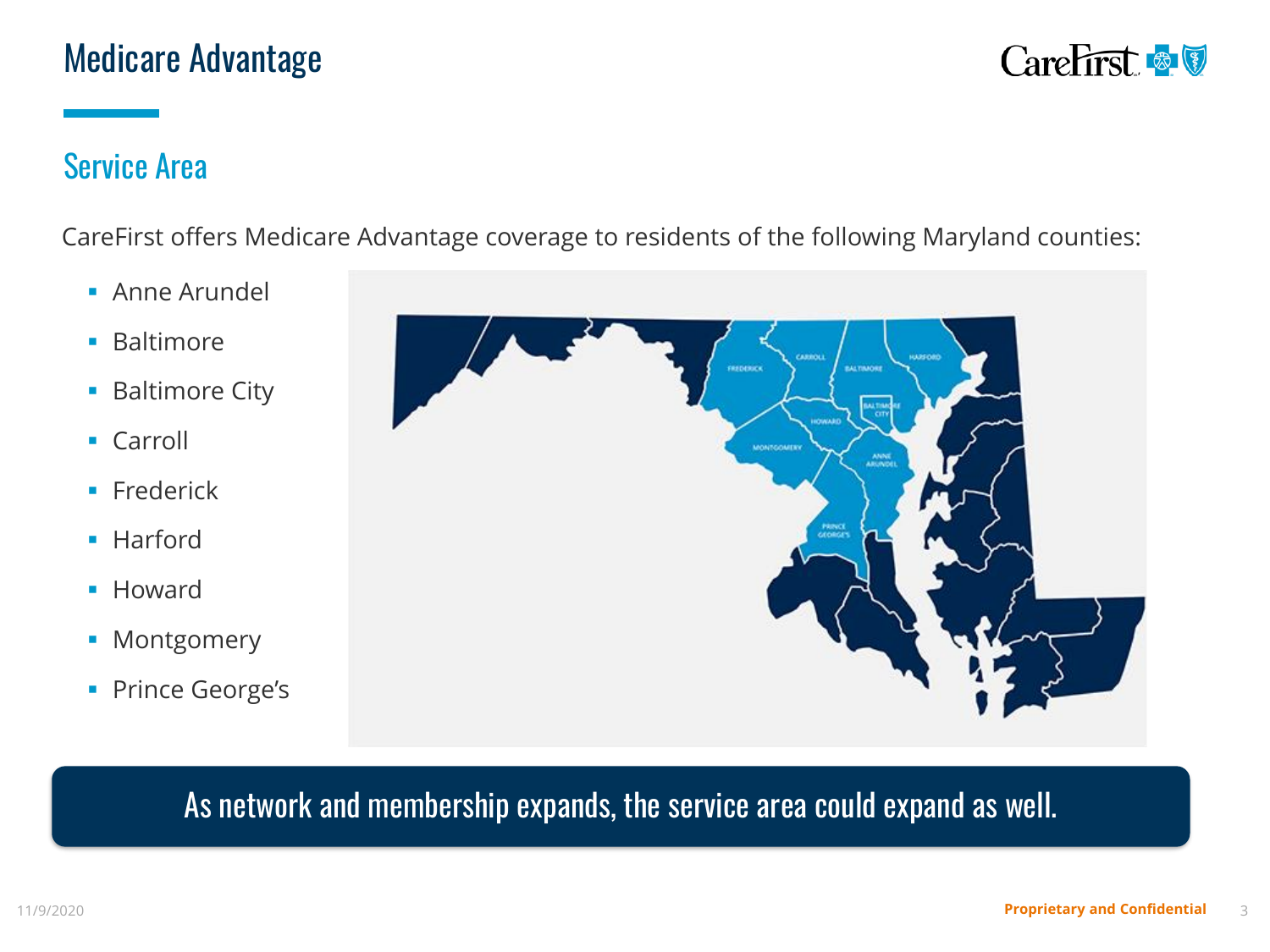## Medicare Advantage



#### Want to learn more?



Additional information and resources are available at our Medicare Advantage product page:

• [https://www.carefirst.com/over65/compare-medicare-plans/medicare](https://www.carefirst.com/over65/compare-medicare-plans/medicare-advantage-plans.html)advantage-plans.html

#### Provider webinars are available for registration



• CareFirst Medicare Advantage Provider Training - Network Providers Only • Overview of the Medicare Advantage Product

• Medicare Advantage Inpatient Notifications and Prior Authorizations

• How to input inpatient notifications and prior authorizations



On-Demand training module should be available in December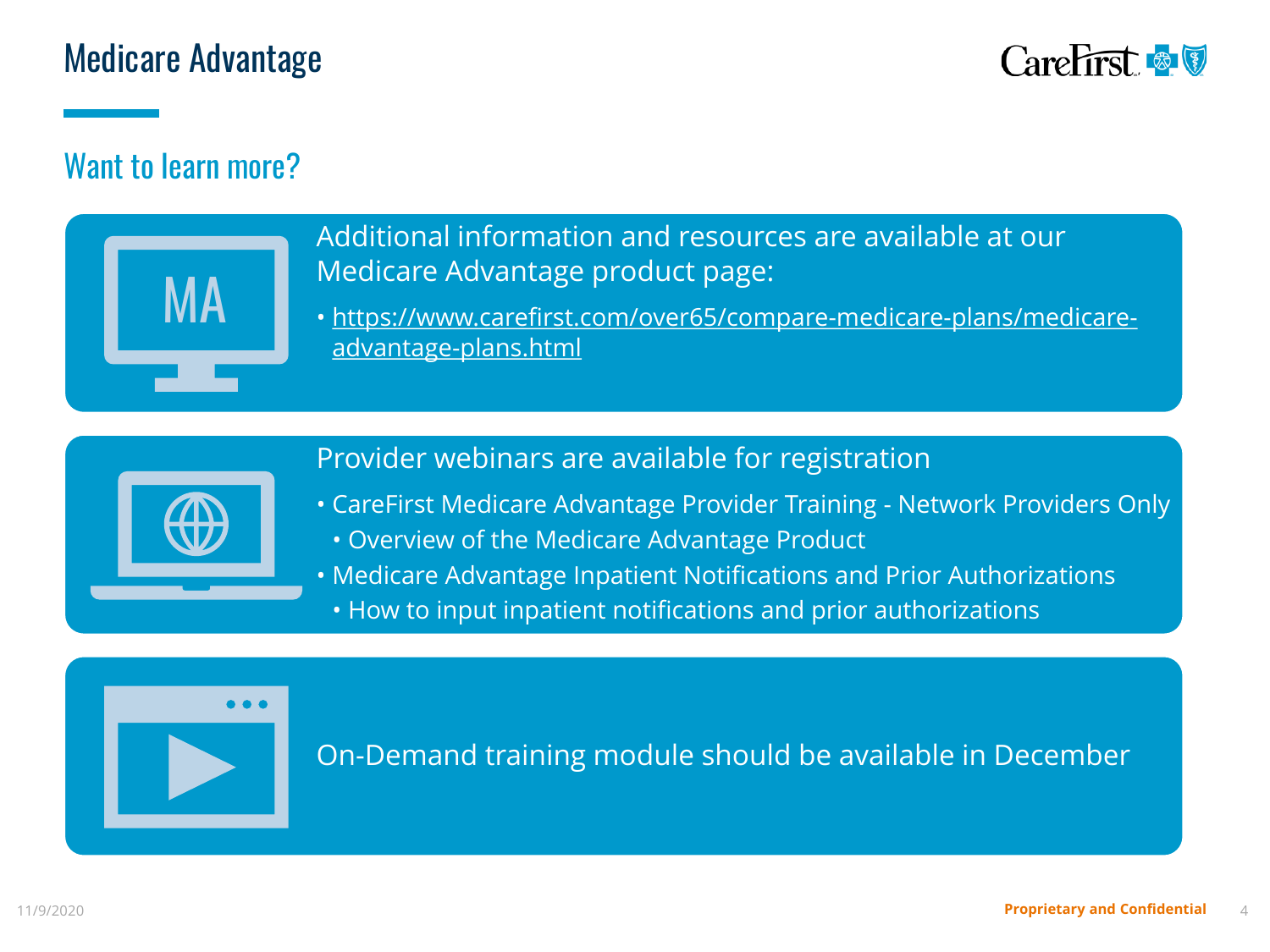## New Authorization Portal



- **EXEC** CareFirst will be launching a new Authorizations Portal
- **.** Live webinars and training on new Authorization Portal will be available through November and December
	- Multiple dates and times will be offered. Be sure to sign up early to reserve your spot!

| <b>CAREFIRST DIRECT</b><br><b>PRIOR AUTH / NOTIFICATIONS</b><br><b>HOME</b>                                                                         | <b>TOOLS</b> | <b>PROGRAMS/SERVICES</b><br><b>RESOURCES</b><br><b>MANUALS AND GUIDES</b>                                                                                     |            |
|-----------------------------------------------------------------------------------------------------------------------------------------------------|--------------|---------------------------------------------------------------------------------------------------------------------------------------------------------------|------------|
| <b>Prior Auth / Notifications</b>                                                                                                                   |              |                                                                                                                                                               |            |
| <b>Av</b> Medical (Commmercial / FEP)<br>Inpatient Authorization (Inpatient Notification)<br>Outpatient Authorization (Medical Prior-Authorization) |              | Medical (Medicare Advantage)<br>Inpatient Authorization (Inpatient Notification)<br>Outpatient Authorization (Medical Prior-Authorization)<br>Genetic Testing |            |
| <b>Start Now</b>                                                                                                                                    | Learn more   | <b>Start Now</b>                                                                                                                                              | Learn more |
| Pharmacy (All Lines of Business)<br>Specialty Drug Authorization<br>Pharmaceutical Authorization                                                    |              | <b>C</b> Genetic Testing (Commercial)                                                                                                                         |            |
| <b>Start Now</b>                                                                                                                                    | Learn more   | <b>Start Now</b>                                                                                                                                              | Learn more |
|                                                                                                                                                     |              |                                                                                                                                                               |            |
| BlueCard<br>Enter Prefix (2)                                                                                                                        |              |                                                                                                                                                               |            |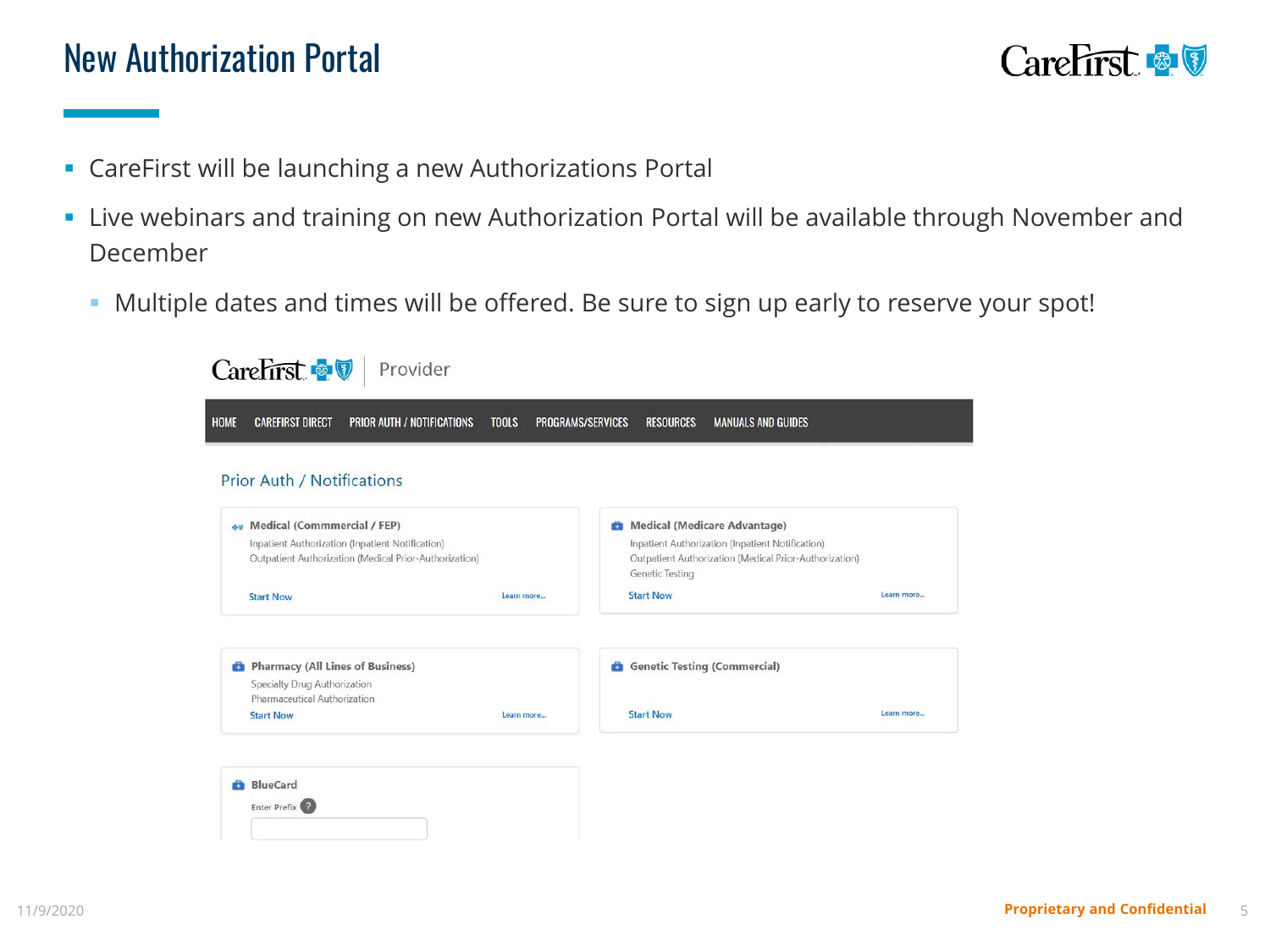## CareFirst Launches FEP Resource Page



- **EXPERENGERS FIGUSTS** FEP program, **EXPERENGERY on SHEP program,** The FEP program, administered by CareFirst, follows specific guidelines unique to its plan.
- **The FEP landing page was released in early October and can be found under the "Resources" tab** of CareFirst's provider page. Most links are accessible without logging in to the provider portal and can be saved or printed as a PDF. Content includes the FEP Medical Policy, FEP Benefits Brochure, and more.



In addition to the FEP landing page, providers still have access to the following resources:

- FEPBlue.org
- CareFirst's Provider Portal
- The automated voice response unit
- Provider service representatives are available during regular business hours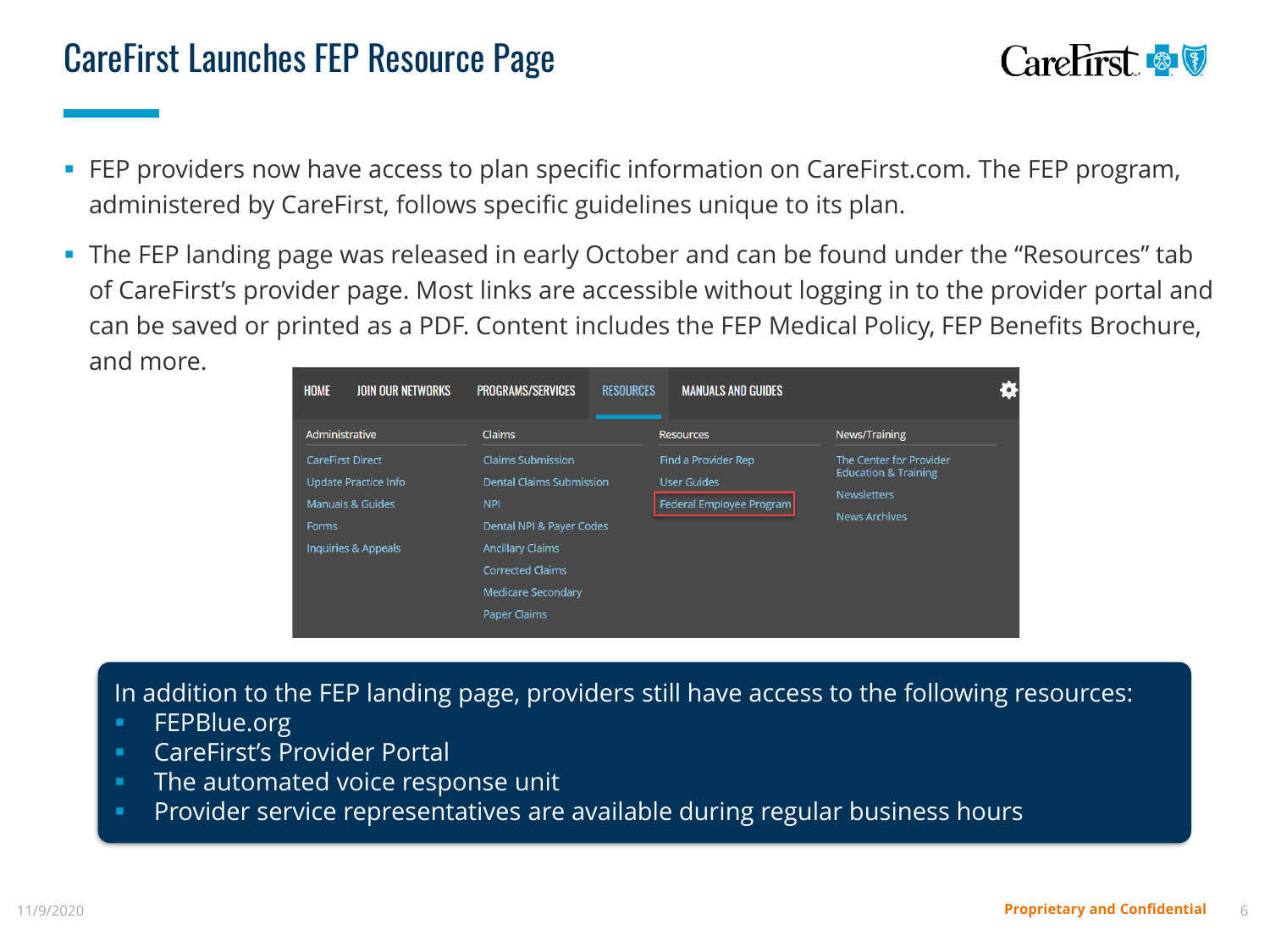#### UMMS Health Plans

In October 2020, it was announced that CareFirst BlueChoice, Inc. will acquire University of Maryland Health Advantage, Inc. (UM Health Advantage), a Medicare Dual Eligible Special Needs health plan, and University of Maryland Health Partners, Inc., a Medicaid Managed Care Organization. Combined, UMMS' Health Plans serve 55,000 Maryland residents each year.

#### Trusted Health Plan

In January 2020, CareFirst BlueCross BlueShield announced the acquisition of Trusted Health Plan (District of Columbia), Inc. (THP). Now, THP will be called CareFirst Community Health Plan District of Columbia. We look forward to continuing service to our 35,000 enrollees in the District. More information on this plan is available at<https://www.carefirstchpdc.com/>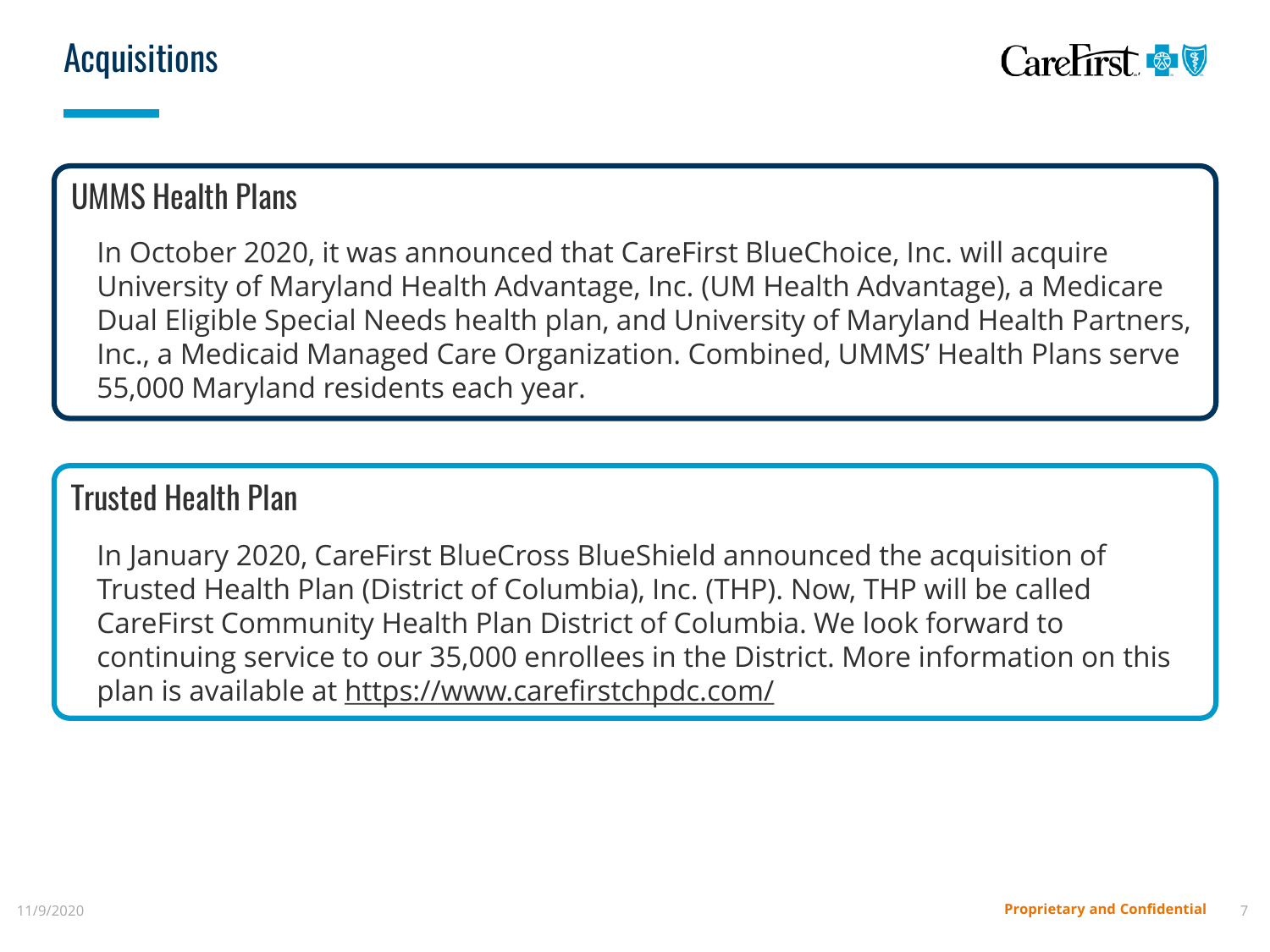## NASCO ID Number Updates



NASCO ID numbers that were exclusive to CareFirst would traditionally start with an 81 or 83.

This is no longer the case.

Providers should reference Plan Codes 080/580 and 190/690 to determine if the account is a CareFirst account.

| CareFirst & V<br>CareFirst BlueChoice, Inc.                                   |                                                    |
|-------------------------------------------------------------------------------|----------------------------------------------------|
| <b>Member Name</b>                                                            | <b>OPEN ACCESS</b>                                 |
| Member ID<br>XXX 81XXXXXXX                                                    | <b>PCP Name</b>                                    |
| Group<br>RxBIN 004336 RxPCN ADV RxGrp RX7546<br>190/ 690<br><b>BC/BS Plan</b> | Copay<br>D1000 P0 S30 ER300 VC<br>RX \$0/\$40/\$60 |
|                                                                               |                                                    |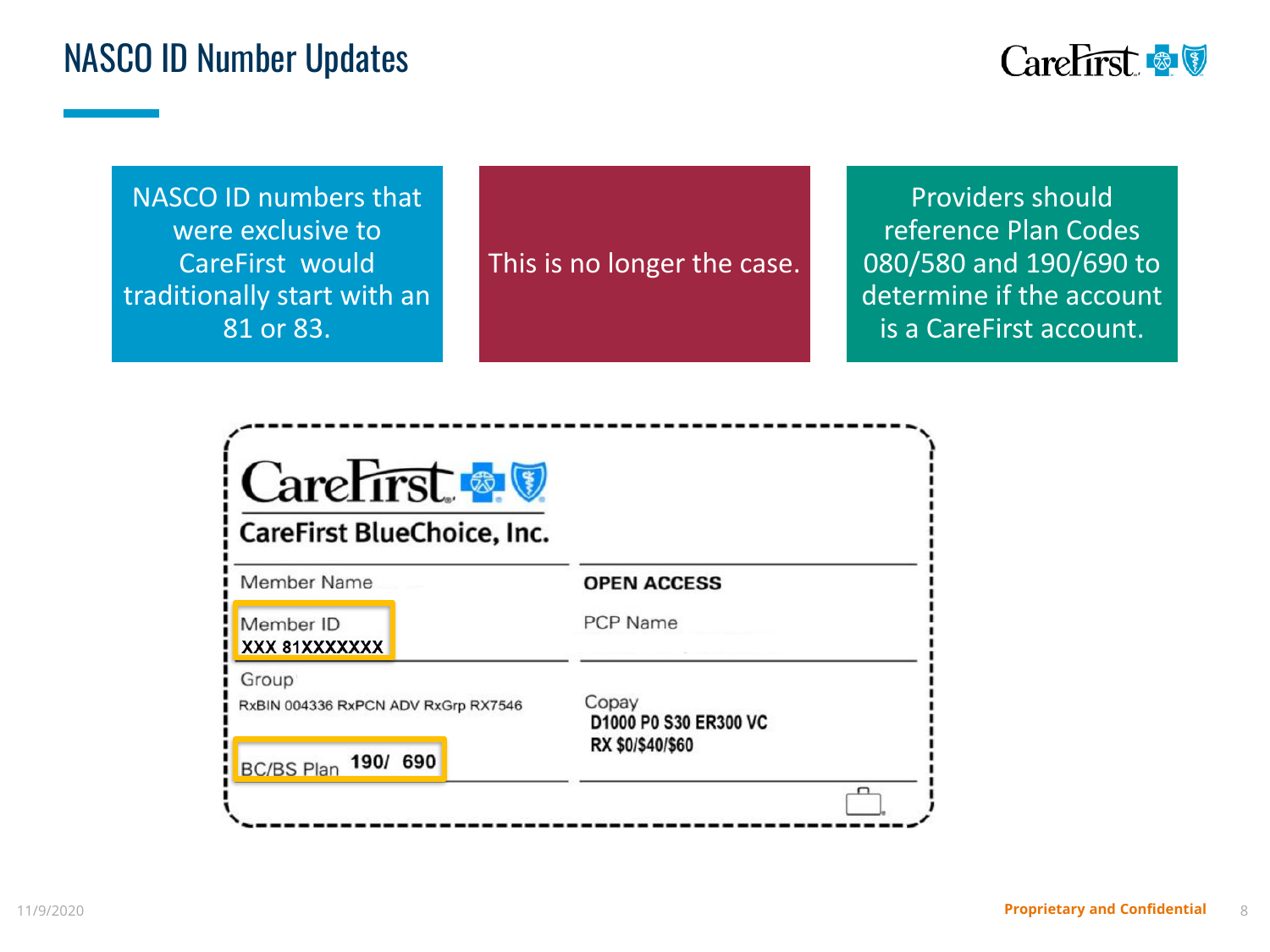

Claims that span 2018 into 2019:

- Federal Employee Program (FEP) claims that span 2020 into 2021 can be billed together
- **NASCO and Facets claims must be split per calendar year**

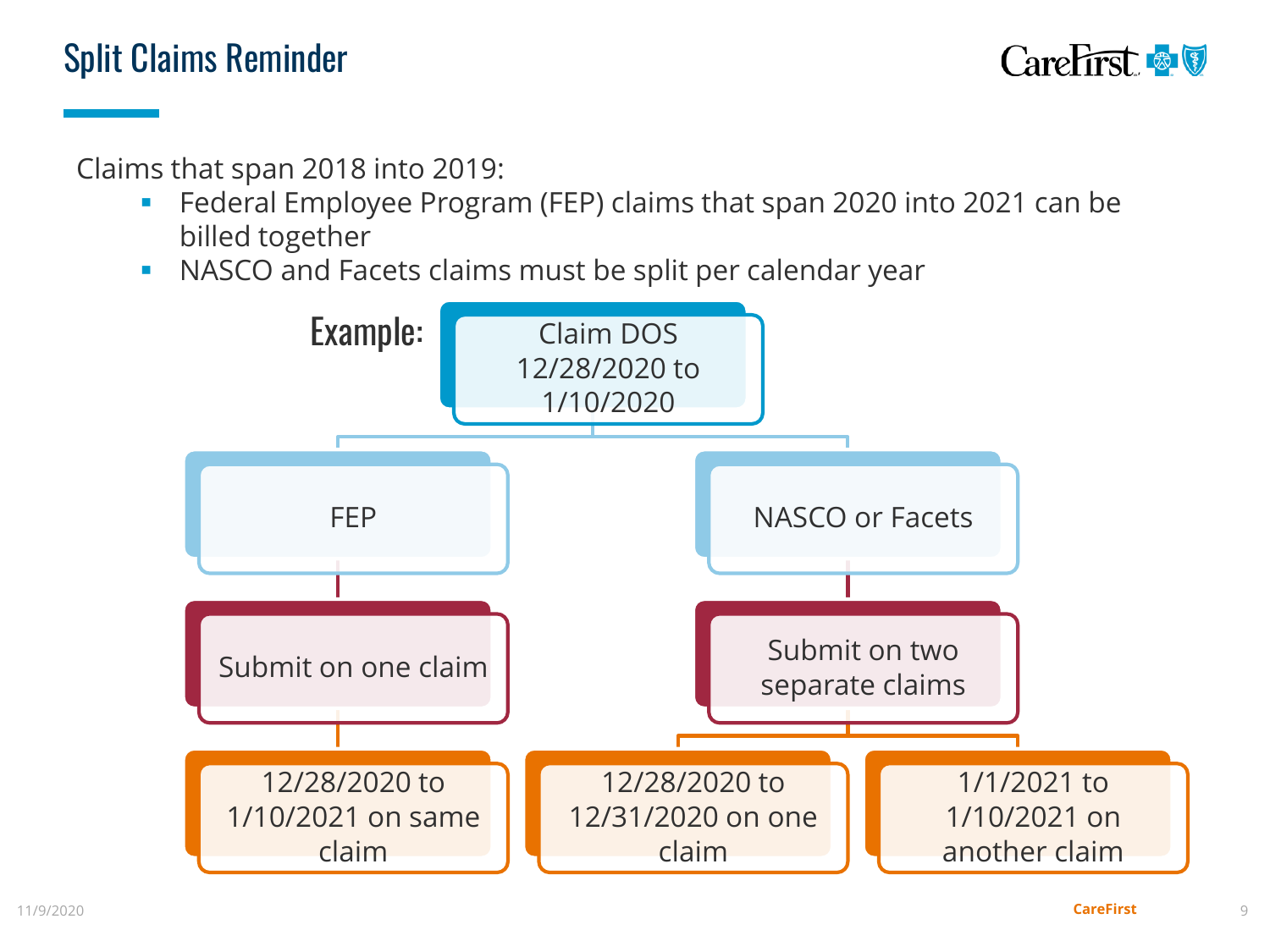## ID Card Reminder



# As the first of the year approaches be sure to collect the member's most current identification card. January 1

#### Remember! ID Cards for most members are available on CareFirst Direct

CareFirst Direct | Eligibility Summary

| Eligibility / Benefits & Claims Status | Remittance / NOP<br>Fee Schedules                                                                                      |                                                                                            |                                                                                                                     |                                                                                                                                     |
|----------------------------------------|------------------------------------------------------------------------------------------------------------------------|--------------------------------------------------------------------------------------------|---------------------------------------------------------------------------------------------------------------------|-------------------------------------------------------------------------------------------------------------------------------------|
| < Back Eligibility Summary             |                                                                                                                        |                                                                                            |                                                                                                                     |                                                                                                                                     |
| Date of Service                        | ₩<br>Update                                                                                                            |                                                                                            |                                                                                                                     |                                                                                                                                     |
| LASTNAME, FIRSTNAME<br>$\mathcal{A}$   |                                                                                                                        | DOB:01/13/1955 (64 yrs) Male                                                               | <b>Member ID:</b>                                                                                                   |                                                                                                                                     |
| â<br><b>Medical</b>                    | Group<br><b>GROUP NAME</b><br><b>Status</b><br><b>Active Coverage</b><br>01/01/2019 - 12/31/2019                       | <b>Insurance Type</b><br><b>PPO</b><br><b>Plan Description</b><br><b>BluePreferred PPO</b> | <b>THOOD FOR</b><br>CareFirst & O<br>The relies F&mar<br><b>PVP</b><br>Owntak 12<br>Centum<br>$\mathcal{D}$ Zoom In | <b>Benefits</b><br><b>General Health Benefits</b><br><b>Search for Different Benefit</b><br>Enter a Benefit<br>$\blacktriangledown$ |
|                                        | <b>Relationship to Policy Holder</b><br>Self<br>more<br>Total Care and Cost Improvement (TCCI) Program Information (2) | Renewal Month ?<br>Every January<br><b>Contract:</b><br>N/A<br><b>Benefit:</b>             | $\checkmark$                                                                                                        | <b>Manage Benefit Favorites</b><br>I would like to<br><b>View Claims</b><br><b>Prior Auth/Notifications</b><br>New Member Search    |
|                                        | <b>Coordination of Benefits</b>                                                                                        |                                                                                            | No info on file                                                                                                     |                                                                                                                                     |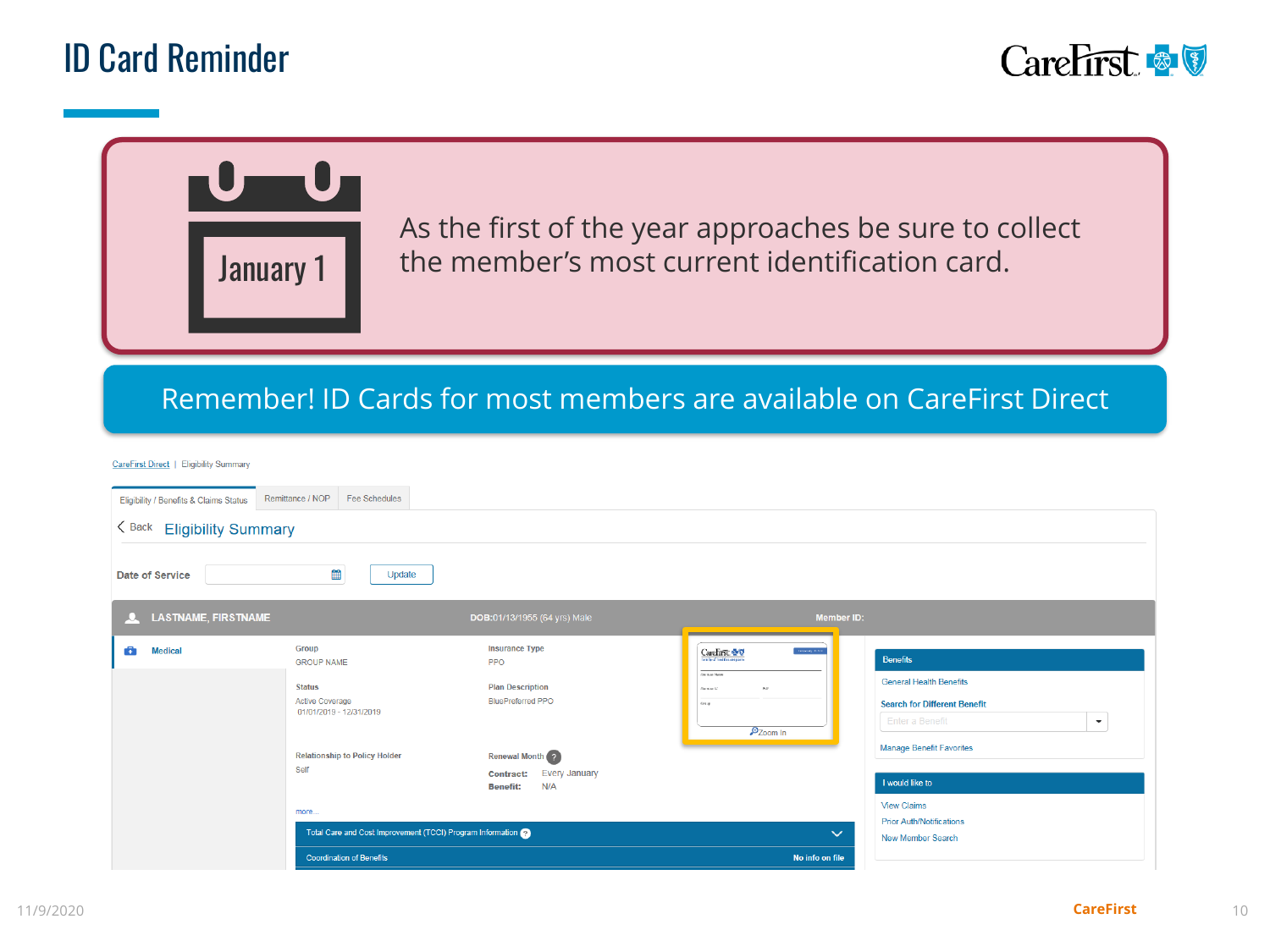## Live Webinars - Resuming in October



We have resumed live webinars!

There are a variety of dates and times available for you select. To register, head over to the **Webinars & Seminars** page of the Center for Provider Education and Training website.

Click on "Institutional/Ancillary", the training you wish to attend, and then enter your registration information.



- **CareFirst Direct – Checking Eligibility & Benefits** – Step-by-step instructions for verifying eligibility and benefits in CareFirst Direct
- **CareFirst Direct – Claims Status & Inquiries** – Step-by-step instructions for how to check claims status in CareFirst Direct
- **CareFirst Direct – 835 Remittance Advice** – Overview of how to navigate remittance information in CareFirst Direct and tips and ticks
- **BlueCard** Informational overview of the BlueCard program
- **Programs & Products** Overview of CareFirst programs and products, including identification cards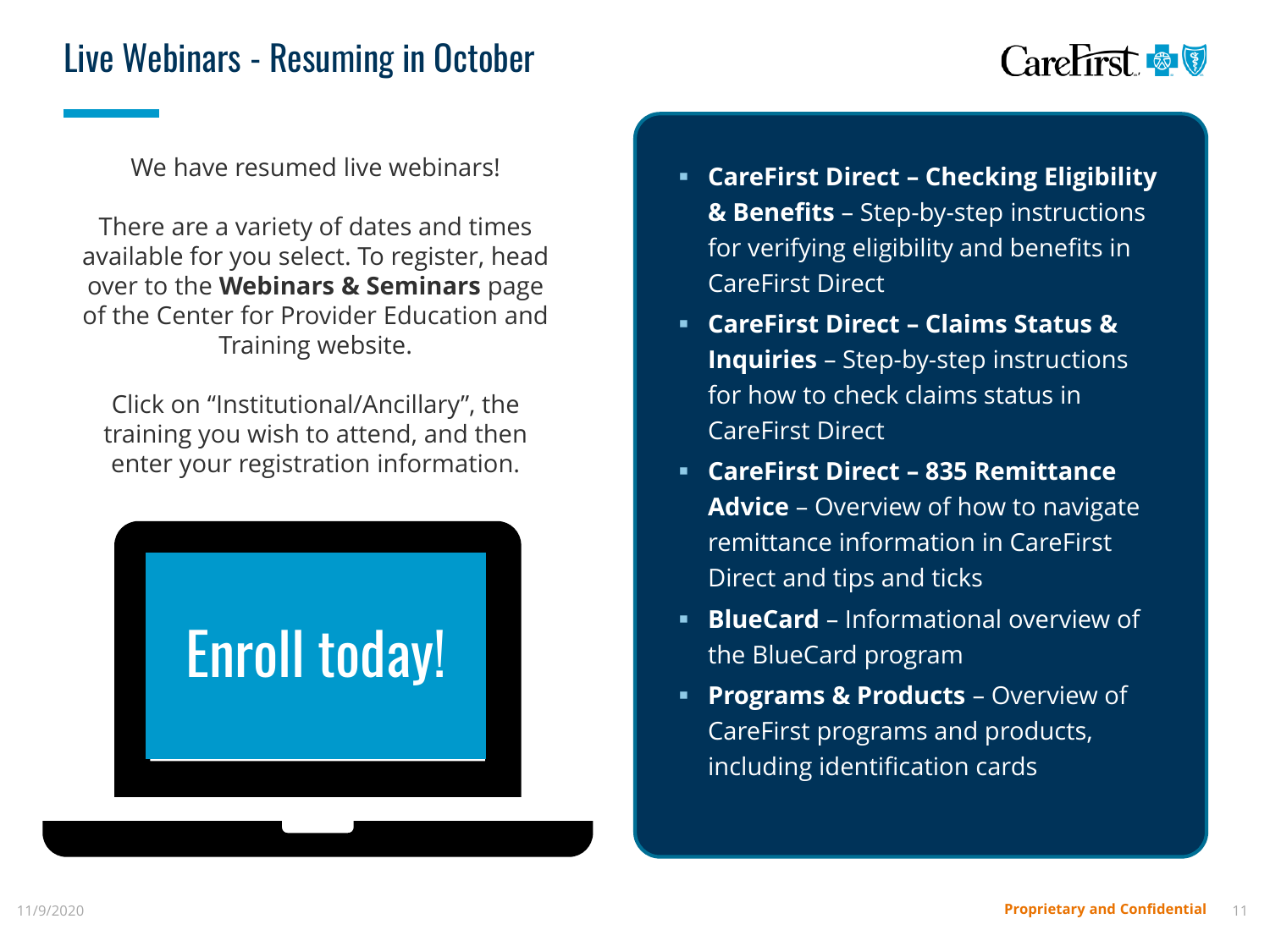## Provider On-Demand Education – Learning Library



- **The New Provider Training courses are now available online. You can take the on-demand** trainings at your own pace and convenience.
- **EX Whether you are a new provider, have new staff joining your team, or just need a refresher on a** particular topic, these courses will assist you when seeing CareFirst members.

|                                                               | Learning Library                                                                                          |
|---------------------------------------------------------------|-----------------------------------------------------------------------------------------------------------|
| News/Training                                                 | From this page, you can access all the CareFirst learning modules designed specifically for office staff. |
| $\rightarrow$ The Center for Provider<br>Education & Training | Jump To:                                                                                                  |
| Solutions                                                     | New Provider Training<br><b>PCMH</b><br>Programs                                                          |
| Webinars & Seminars<br>For Providers                          | Behavioural Health and Substance<br>Pharmacy<br><b>Specialty</b><br><b>Use</b>                            |
| For Office Staff                                              | Products<br>Miscellaneous<br>Dental                                                                       |
| > Learning Library<br>Learning Library FAQs                   |                                                                                                           |
| $\rightarrow$ Newsletters                                     | <b>New Provider Training</b>                                                                              |
| $\rightarrow$ News Archives                                   | <b>Contract Contract Contract</b>                                                                         |
|                                                               | New Provider Introduction                                                                                 |
| Quick Link                                                    | CareFirst On Call OH                                                                                      |
| $\rightarrow$ Suggest a Topic                                 | CareFirst Direct Eligibithy                                                                               |
|                                                               | <b>Claims Submission #4</b>                                                                               |
|                                                               | CareFirst Direct Claims Status                                                                            |
|                                                               | Corrected Claims                                                                                          |
|                                                               | + Back to Top                                                                                             |
|                                                               | Behavioural Health and Substance Use                                                                      |
|                                                               | Electronic Prior Authorization and Inpatient Notifaction Tutorial - Institutional Providers               |
|                                                               | Electronic Drive Authorization Tuberial - Desformings (Securitor 84)                                      |

You can locate the On-Demand Training in our Learning Library by going to [provider.carefirst.com](https://provider.carefirst.com/) > **Resources** > **The Center for Provider Education and Training** > **Learning Library**

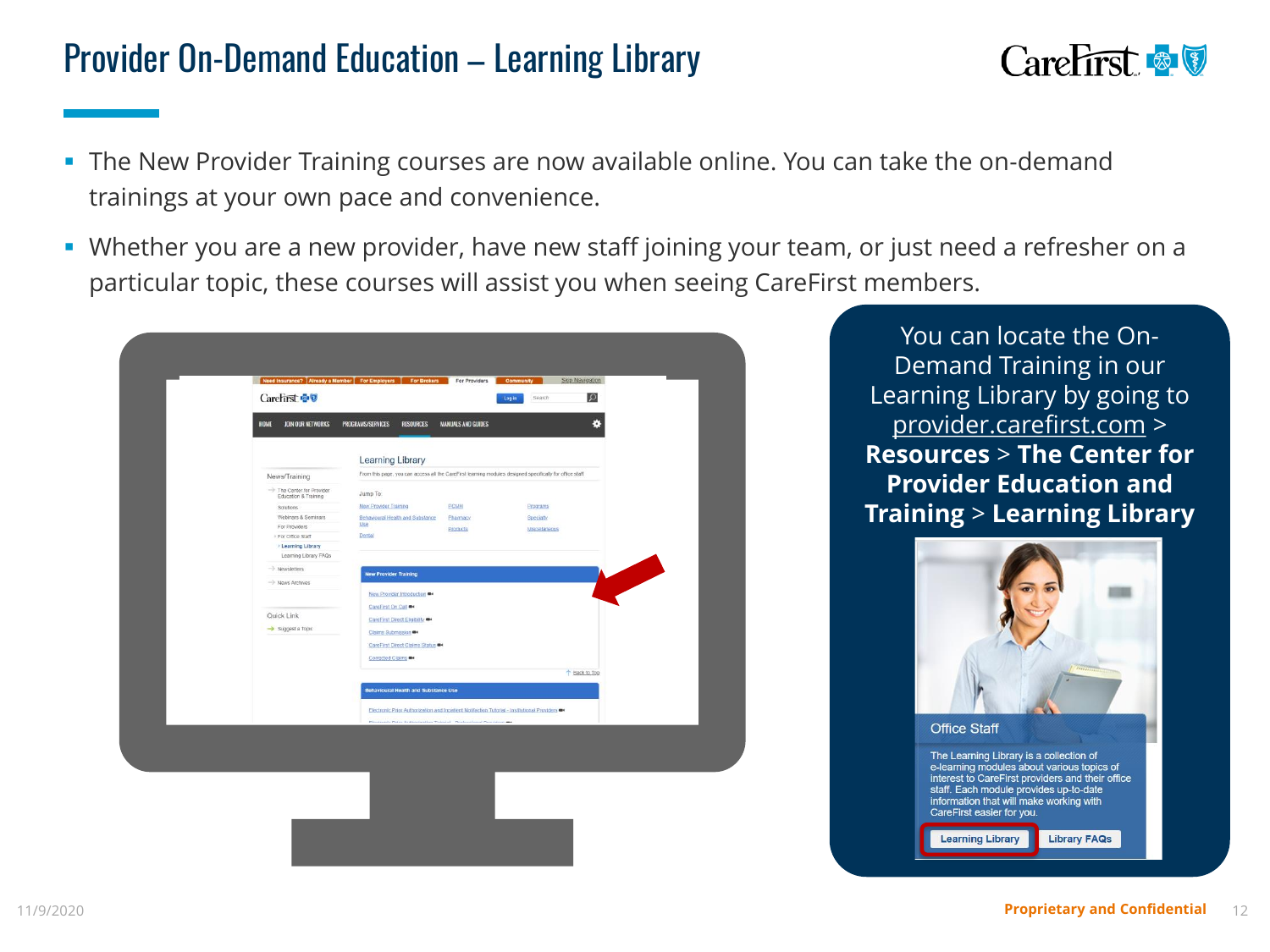#### CareFirst Direct User Guides Available On-Line



- You can access CareFirst Direct User Guides by going to:
	- [provider.carefirst.com](https://provider.carefirst.com/) > **Resources** > **User Guides**



**Expand All | Collapse All**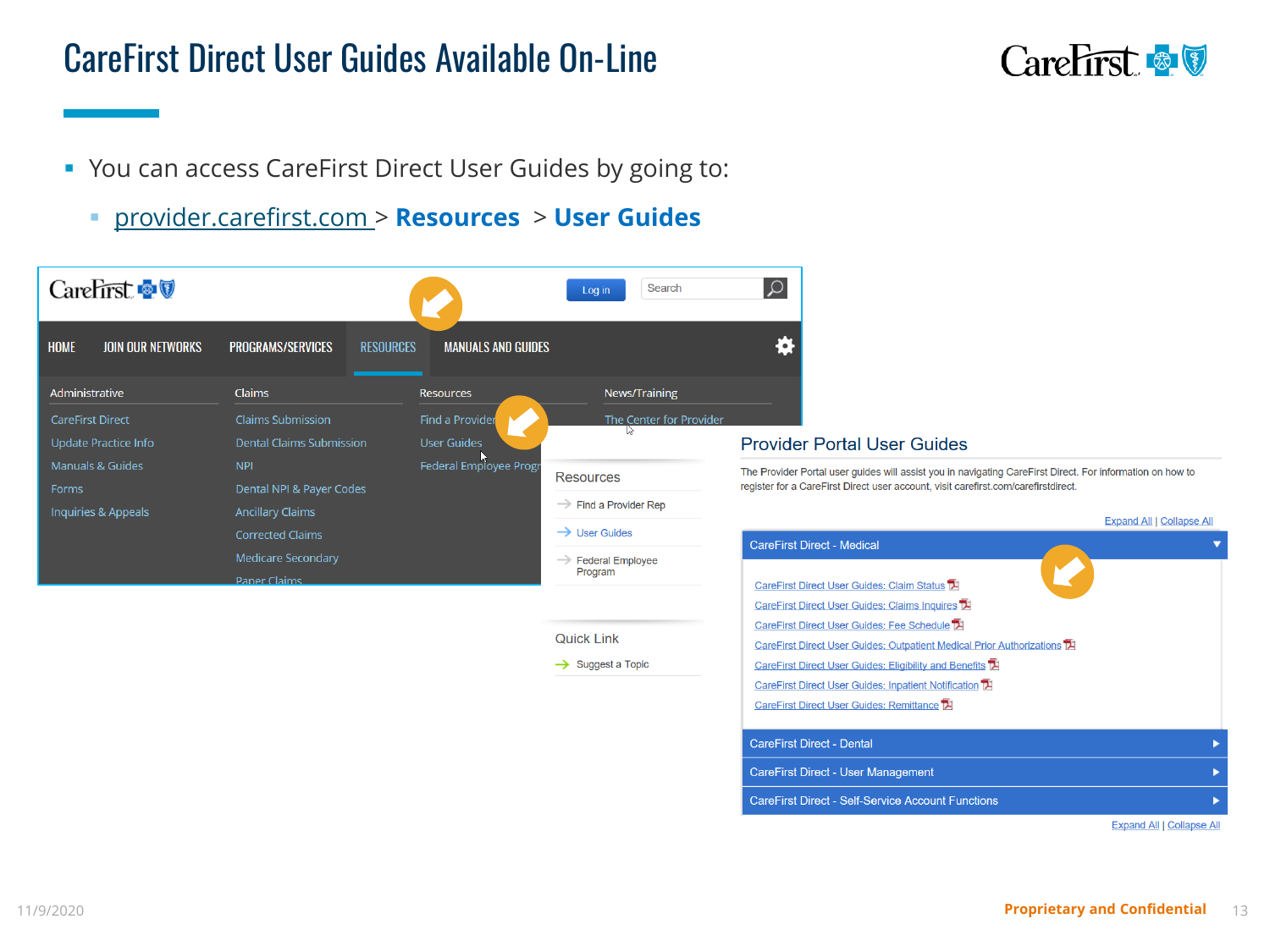